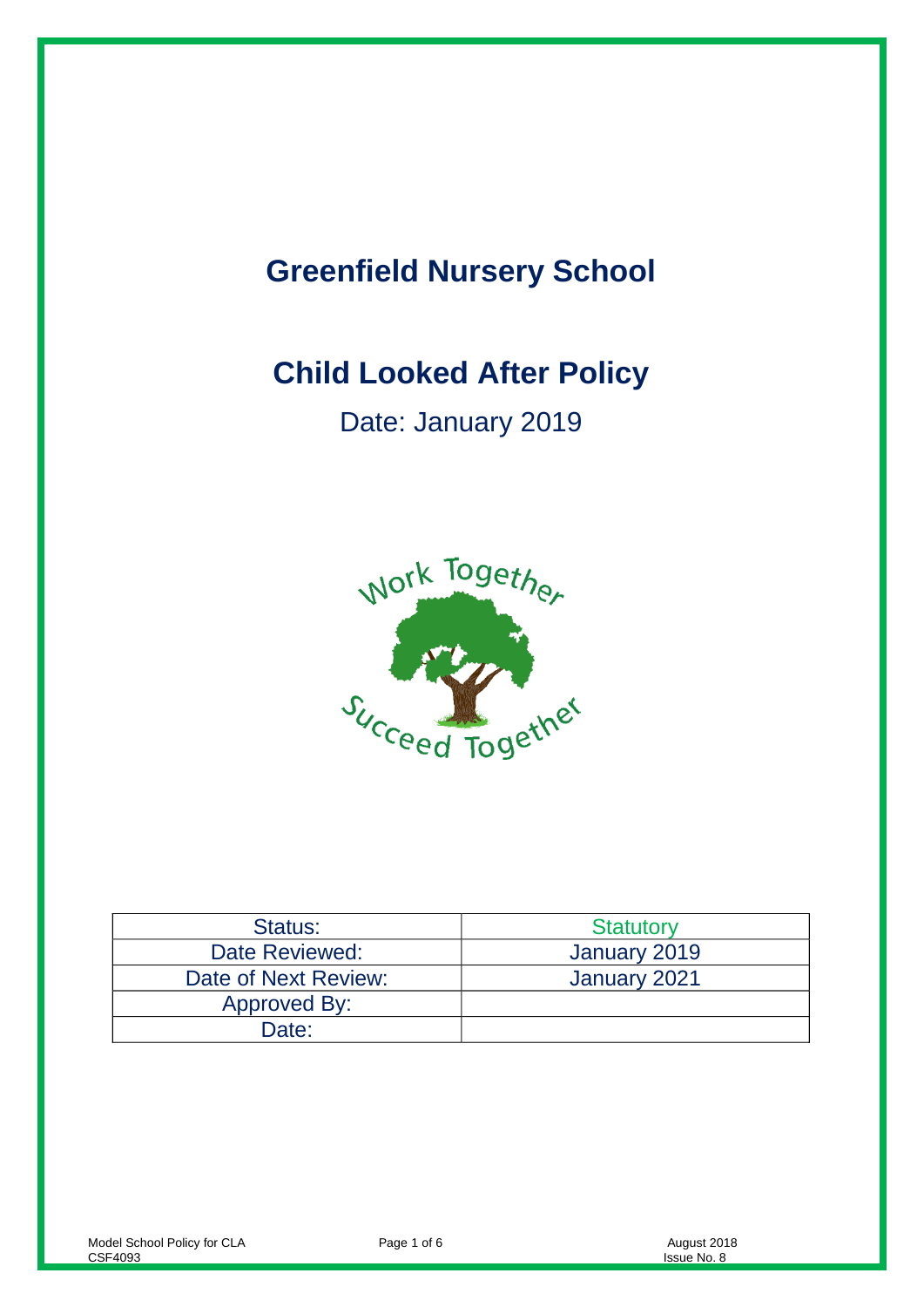# **Model Policy for the Education of Children Looked After (CLA) by Hertfordshire and Previously Looked After Children (PLA)**



### **Policy Objective:**

To promote the educational achievement and welfare of Children Looked After (CLA) and Children Previously Looked After (PLA) on the roll of this school

#### **Name of the Designated Teacher for CLA and PLA**

Deborah Harrison …………….

#### **Name of the Designated School Governor for CLA and PLA**

Sue Greaves …………………………………………..

At Greenfield Nursery School we will create an environment where children looked after (CLA) and children previously looked after (PLA) have access to excellent educational provision and are prioritised for additional support through school-based interventions, in accordance with the '*DfE Designated teacher for looked-after and previously looked-after children Statutory guidance for local-authority-maintained schools carrying out duties for looked-after and previously looked-after children. 28th February 2018.*

We recognise that our school plays a vital role in providing a stable base for CLA and in promoting their academic, social and emotional development. We promote staff training in their specific needs, so that all adults are sensitive to the barriers to learning that CLA experience and feel able to support the children discretely and confidentially, as needs arise.

Our school community aims to champion the needs of CLA to ensure they make rapid progress during their period in care.

*NB. This policy is designed to be read in conjunction with the school 'Guidance for Children Looked After and Previously Looked After' which provides the detail of school provision for CLA.*

#### **Our Aims for CLA:**

- to provide a safe and secure environment where education is always central to the planning and all adults understand the specific needs of CLA and PLA
- to narrow the gap between the attainment of CLA and PLA and their peers, ensuring **accelerated** and **rapid** progress
- that they benefit from school-based interventions,*(DfE Designated teacher for*   $\mathbf{r}$ *looked-after and previously looked-after children Statutory guidance for localauthority-maintained schools carrying out duties for looked-after and previously looked-after children. 28th February 2018)* and to use the allocated Pupil Premium Plus (PP+) to ensure effective impact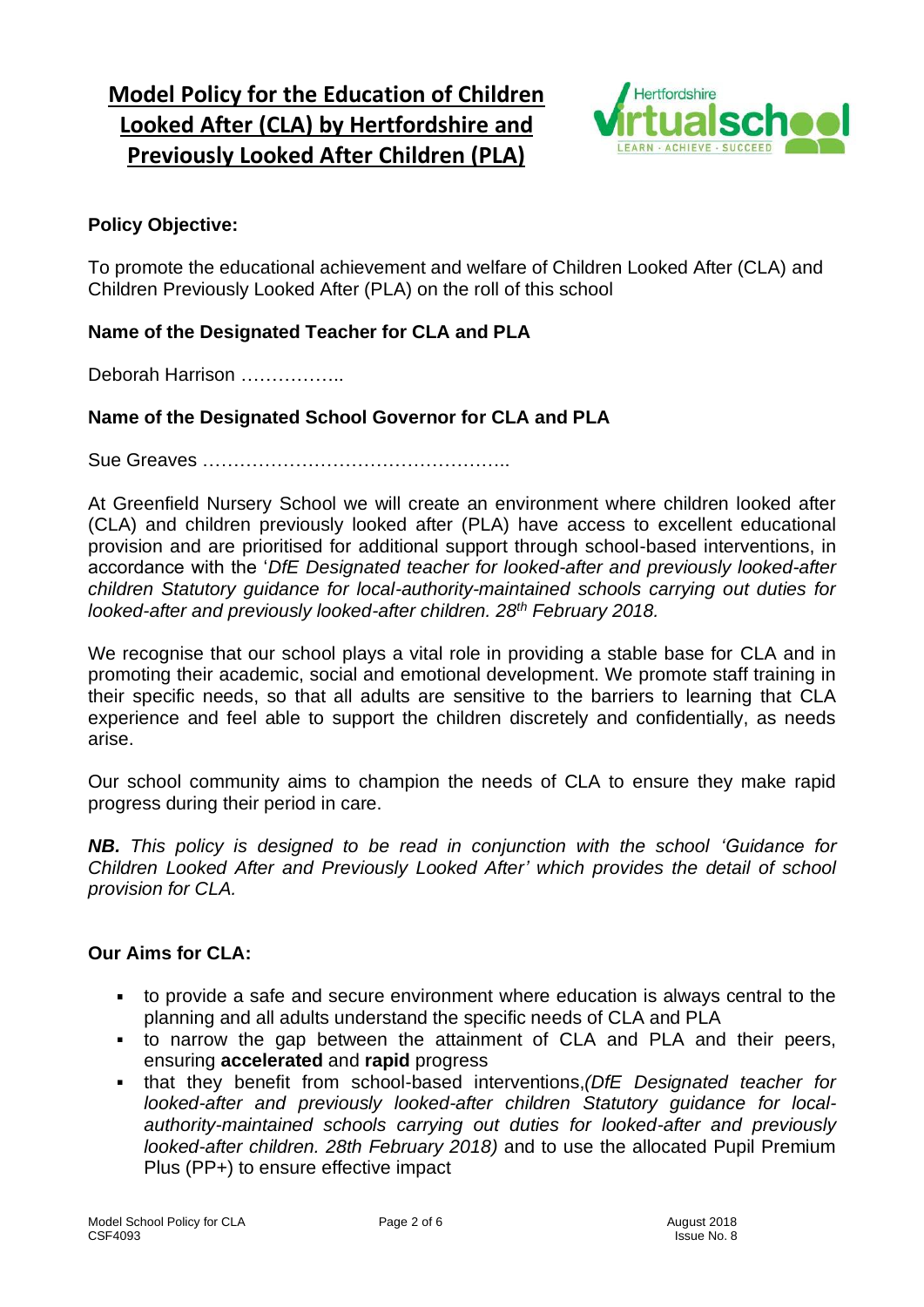- for all CLA to have a minimum of three Personal Education Planning (ePEP) meetings in an academic year and for the joint planning to actively impact on each child's learning on a daily basis, to ensure accelerated and rapid progress *(DfE Designated teacher for looked-after and previously looked-after children Statutory guidance for local-authority-maintained schools carrying out duties for looked-after and previously looked-after children. 28th February 2018)*
- for all adults to provide discreet, sensitive, child-led support, with one key adult  $\mathbf{r}$ identified who will form a strong relationship and take a special interest in daily life at school
- that school systems facilitate discrete support, as appropriate
- CLA will be advantaged within school policies and procedures, with their needs explicitly considered and provided for *(DfE Designated teacher for looked-after and previously looked-after children Statutory guidance for local-authority-maintained schools carrying out duties for looked-after and previously looked-after children. 28th February 2018.)* **Links to other relevant school policies that reference CLA and PLA may be found within Safeguarding and Child Protection.**
- CLA and their foster families will feel part of the school community; they will be actively welcomed into the community in recognition of the particular needs of this group (*DfE Designated teacher for looked-after and previously looked-after children Statutory guidance for local-authority-maintained schools carrying out duties for looked-after and previously looked-after children. 28th February 2018).*

# **Educational Planning for Children Looked After**

# **Personal Education Plans (ePEP) and CLA Self Evaluation Forms (CLASEF):**

The school will ensure that every CLA on roll has a Personal Education Planning (ePEP) meeting that is reviewed termly, within the statutory care planning framework, and in collaboration with the social worker, carer and other relevant professionals. The school will complete the CLASEF to inform the Hertfordshire Virtual School of the school's policy and practice, to account for the efficient and effective spend of the PP+ funding and to inform the school Governing Body as the annual report.

# **Roles and Responsibilities:**

**The Headteacher and Governing Body** are committed to promoting improved educational life chances for CLA and PLA. They will ensure that the Designated Teacher for Children Looked After has qualified teacher status, appropriate seniority in the leadership team and time and experience to fulfil this statutory role. They will monitor the role of the Designated Teacher to ensure that all CLA and PLA make accelerated and rapid progress and that the whole school staff receives appropriate training.

**The Designated Teacher for Children Looked After and Children Previously Looked After** is Deborah Harrison she is a qualified teacher, and will promote improved educational life chances for CLA and PLA by:

- ensuring that the CLA or PLA has access to quality first teaching
- tracking the progress of CLA and PLA across the curriculum using data, teacher reports and book looks
- ensuring that the PP+ is used effectively and efficiently
- performing a coordinating role with school staff and outside agencies
- ensuring effective communication with the school's assigned Education Adviser from the Virtual School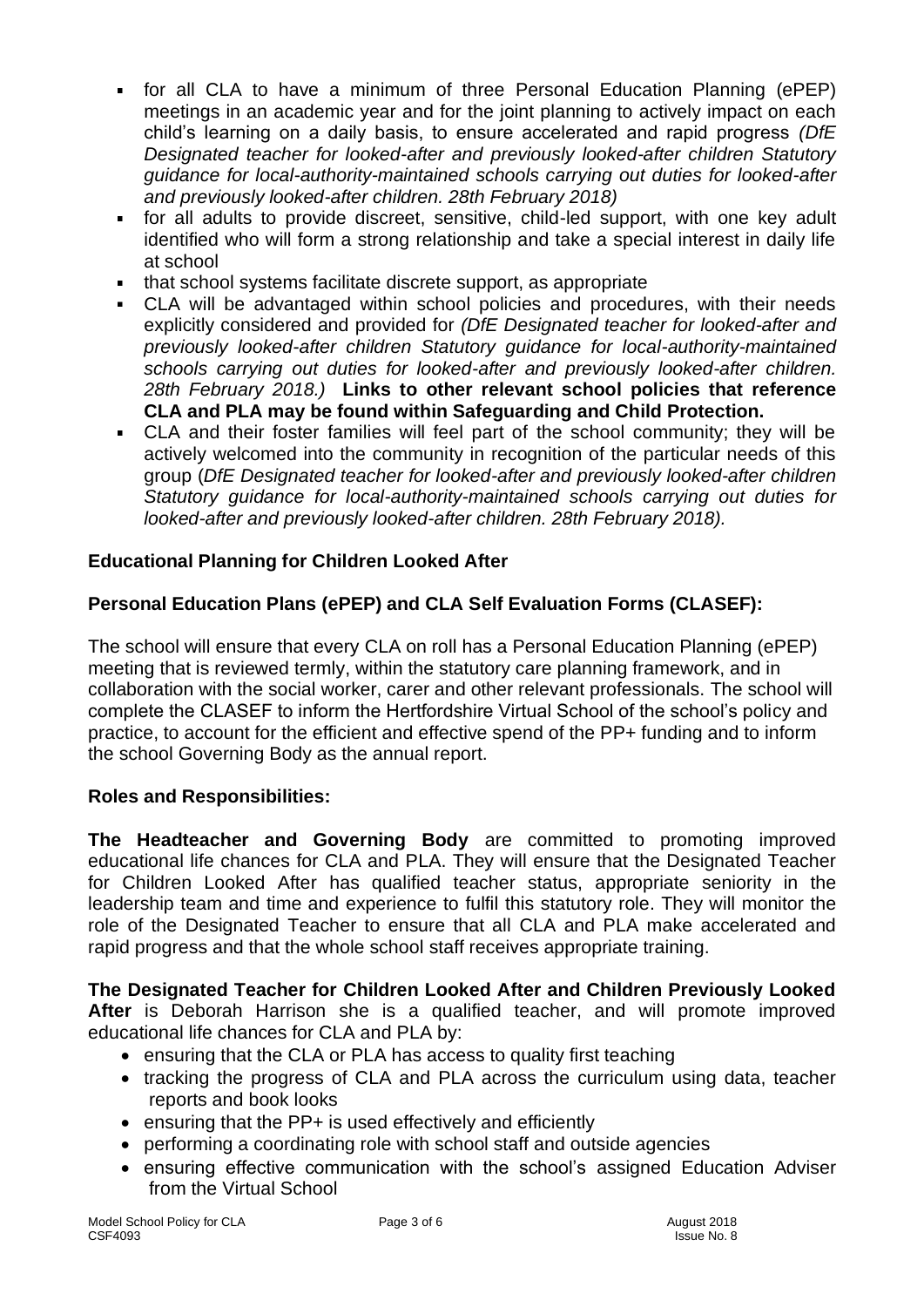- developing expertise in the field of CLA
- providing and attending training and offering advice to the whole school staff
- promoting a school culture which is supportive and has high expectations for CLA and PLA
- regularly reporting to the Head and Governing Body on the attainment of CLA and PLA and school resource and staff training needs for working with this group
- prioritising CLA for school-based additional support, even when the young person does not meet the criteria *(DfE Designated teacher for looked-after and previously looked-after children Statutory guidance for local-authority-maintained schools carrying out duties for looked-after and previously looked-after children. 28th February 2018).*
- ensuring that CLA and PLA are not overlooked for positions of student responsibility within the school because of their care status
- completing the annual Strength and Difficulties Questionnaire (SDQ) of each CLA as requested, to inform their annual CLA health review.

**All staff** will promote improved educational life chances for CLA and PLA by:

- reading the 'school policy' and 'school policy guidance document' for CLA
- attending training, as appropriate
- providing accurate information and data when asked by the Designated Teacher
- referring to the Designated Teacher for advice
- playing their part in creating an attachment and trauma–informed 'CLA-friendly' culture and securing rapid progress for CLA by ensuring that they benefit from any additional school-based support available

#### **Attendance:**

**School attendance procedures** reflect the specific needs of CLA and PLA to ensure good school attendance. Where there is a concern about attendance or punctuality the school contacts the carer, social worker and other professionals including the Virtual School, as an early intervention, as outlined in the attendance policy.

#### **Admissions/ Transitions:**

#### **School procedures to support CLA during admission and transition include:**

- prioritising CLA and PLA at the point of admission
- the swift transfer of information between schools that may include school visits and at times of transition, teaching at the previous school
- early identification of staff mentor and peer buddy
- additional support and planning for CLA and PLA at times of transition
- structured activities to 'say goodbye', in recognition of the impact of broken attachments and loss

#### **Additional Educational Needs:**

#### **All staff endeavour to secure accelerated and rapid progress for CLA and PLA with additional educational needs by:**

• having high expectations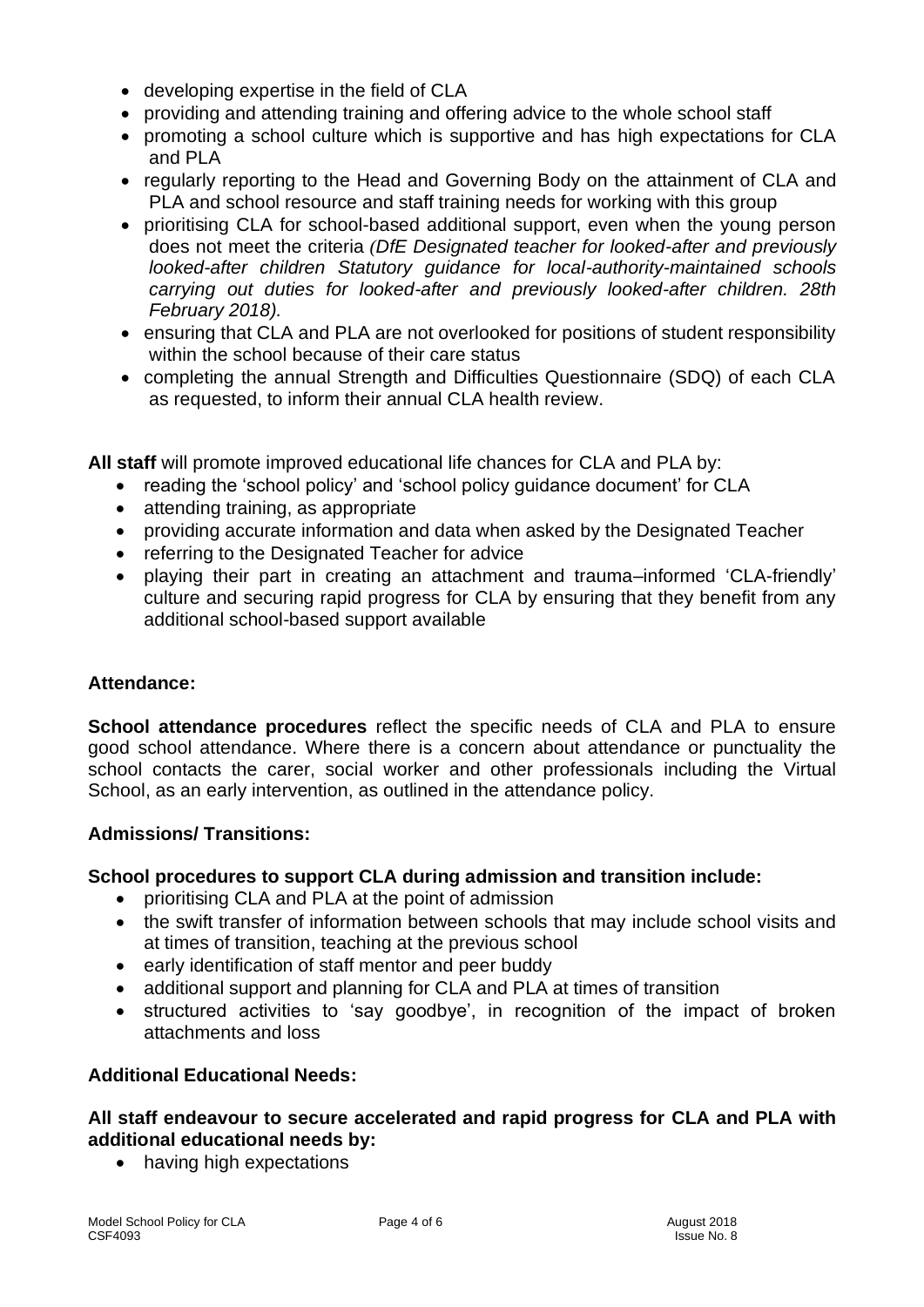- ensuring that they are prioritised for additional school-based support, even if they do not meet the criteria *(in line with the DfE Designated teacher for looked-after and previously looked-after children Statutory guidance for local-authority-maintained schools carrying out duties for looked-after and previously looked-after children. 28th February 2018).*
- ensuring that planning is coordinated, appropriate interventions identified and teaching to the plan is systematic; ensuring that any work undertaken by nonteaching staff has teacher over-sight *(in line with the Lamb Report, Dec '09)*
- ensuring that progress is regularly monitored and reviewed, against the expectation of progress each academic year, as agreed in the termly Virtual School visit, ePEP and CLASEF

# **Special Educational Needs:**

#### **All staff endeavour to secure accelerated and rapid progress for CLA who have special educational needs by:**

- having high expectation of minimum levels of progress each academic year *(in line with the expectation set out in the ePEP and CLA-SEF)*
- ensuring that they are accessing school-based targeted support which is 'additional to and different from' the universal and additional needs provision *(in line with the SEN Code of Practice)*
- ensuring that all plans are coordinated, appropriate interventions identified, and teaching to the plan is systematic
- ensuring that progress is regularly monitored and reviewed, in line with the SEN Code of Practice
- ensuring that any work undertaken by non-teaching staff has teacher over-sight

# **Safeguarding:**

**School staff will be vigilant for any safeguarding issues which can impact particularly on CLA by:** familiarising themselves with the '*School Policy Guidance for Children in Care'* and following the school's child protection policy and the '*DfE: Keeping Children Safe in Education' (All staff) September 2018*, if there are any safeguarding concerns.

# **Alternative Provision:**

#### **We will make every effort to ensure that any arrangements for provision alternative to daily attendance at school will be:**

- a plan that will retain the CLA on the roll of the school or clarify in writing which educational establishment will be responsible for essential reporting and accountable for the PP+
- an agreed part of the overall ePEP for the student
- full time (25 hours) or contribute to full time attendance and be of high quality
- meet the educational needs of the CLA or PLA
- will provide the opportunity to make rapid progress in the course of study provided by the setting
- will be monitored regularly and that ePEPs will include the school and the alternative provider